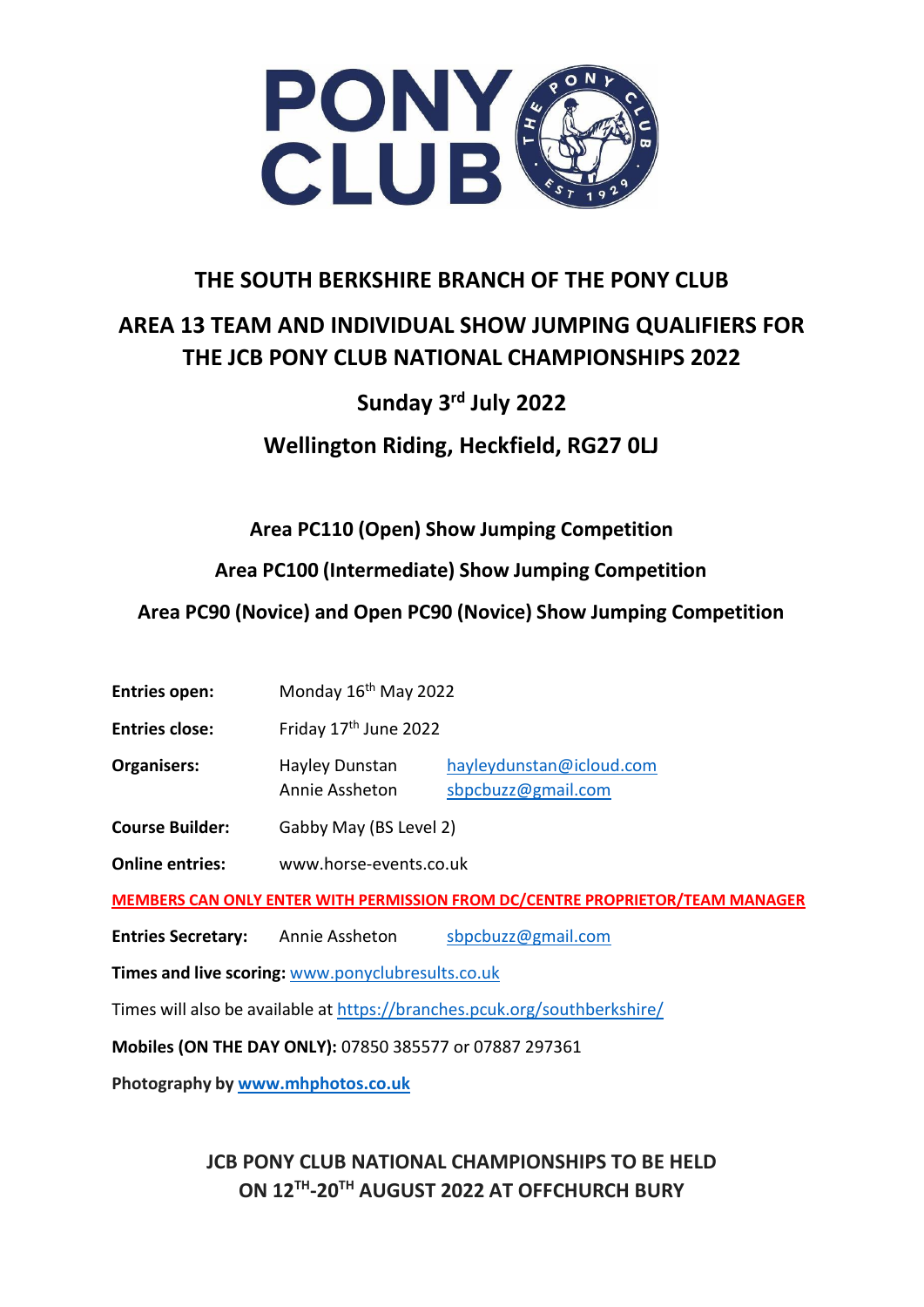| Class 1 PC110 (OPEN) AREA SHOW JUMPING COMPETITION<br>Open to Teams and Individuals | Entry fee: £34 |  |
|-------------------------------------------------------------------------------------|----------------|--|
| Start height of max 1.10m in first round                                            |                |  |
| Class 2 PC100 (INTERMEDIATE) AREA SHOW JUMPING COMPETITION                          | Entry fee: £34 |  |
| Open to Teams and Individuals                                                       |                |  |
| Start height of max 1m in first round                                               |                |  |
| Class 3 PC90 (NOVICE) AREA SHOW JUMPING COMPETITION                                 | Entry fee: £34 |  |
| Open to Teams and Individuals.                                                      |                |  |
| Start height of max 90cm in first round                                             |                |  |
| Class 4 PC90 (NOVICE) OPEN AREA SHOW JUMPING COMPETITION                            | Entry fee: £34 |  |
| Open to Individuals only.                                                           |                |  |
| Start height of max 90cm in first round                                             |                |  |

First Aid cover is included in the entry fee

All entries are subject to a non-refundable booking fee which will be stated online on a per class basis

#### **Useful Information**

- All classes will run on a surface
- All classes will be over two jumping rounds
- Teams will run in a drawn order which will be the same for the first two rounds.
- In the event of equality for qualifying places, there will be a timed jump off and the order of jumping will be drawn at that time. All Members of the team must jump off. The first member of each team in the jump-off will jump first followed by the second and so on.
- Numbers in the warm up will be limited. Please do not enter the warm up arena until you have been invited to by the steward
- Start times will be available from 6pm on Thursday  $30<sup>th</sup>$  June

#### **Rosettes**

 $1<sup>st</sup>$  to 8<sup>th</sup> for individuals and  $1<sup>st</sup>$  to 6<sup>th</sup> for teams

#### **Entry Amendments**

If you would like to edit your horse or rider details before the closing date  $(17<sup>th</sup>$  June) please login to your Horse Events account and edit your booking under the 'MY BOOKING' tab

If you would like to change the class please email [info@horse-events.co.uk a](mailto:info@horse-events.co.uk)nd if there is space available we will do this for you.

For any changes after the closing date please emai[l sbpcbuzz@gmail.com](mailto:sbpcbuzz@gmail.com)

#### **AMENDMENTS AND SUBSITUTIONS CAN BE MADE ONLY WITH PERMISSION FROM DC/CENTRE PROPRIETOR/TEAM MANAGER.**

If you have any difficulties entering online, please contact Horse-Events: Email: [Info@horse-events.co.uk](mailto:Info@horse-events.co.uk) Tel: 07962251696 not after 7pm.